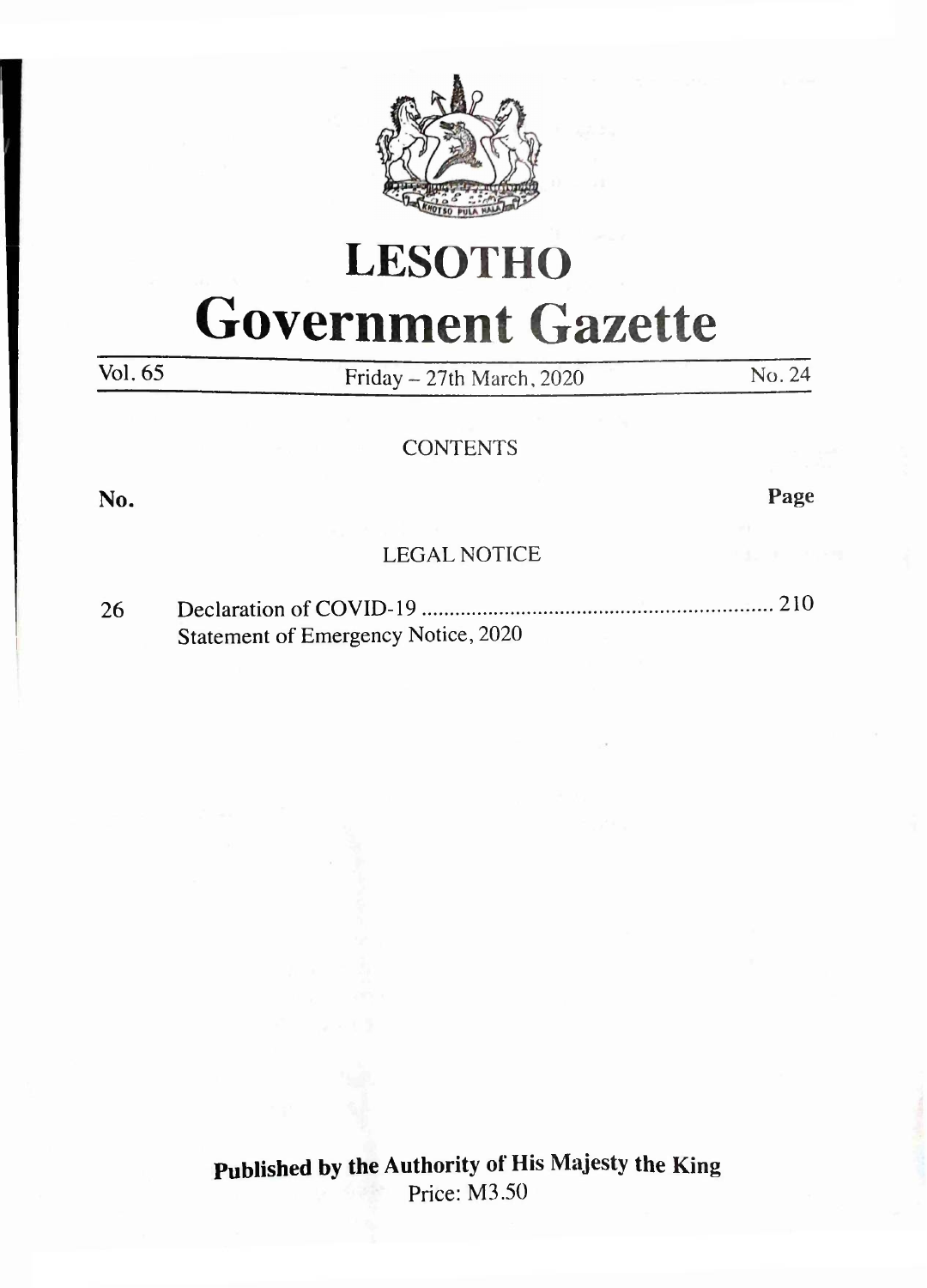# LEGAL NOTICE NO. 26 OF 2020

# **Declaration of COV ID-19**

# **State of Emergency Notice. 2020**

Pursuant to section 23(1) of the Constitution of Lesotho, and acting in accordance with the advice of the Council of State. I.

# **THOMAS MOTSOAHAE THABANE**

**PRIME MINISTER OF LESOTHO,** declare that a state of emergency exists throughout the Kingdom of Lesotho, in respect of the pandemic caused bv COVID-19 which threatens the lives of the people of Lesotho.

2. The State of emergency shall be deemed to have come into operation with effect from Wednesday 18th March. 2020.

3. During the period for which this declaration is in force, for the purposes of containment of the virus and protection of the nation against COVID-19, and in consultation with the Inter Ministerial Committee of Ministers, the following necessary and exceptional measures shall be in force:

(a) Essential services -

Essential services which shall continue to operate are the following -

- (i) health services;
- (ii) security services;
- (iii) essential bank services;
- (iv) supermarkets and grocery shops;
- (v) pharmacies and medical stores;
- (vi) Government departments which offer essential services;
- (vii) energy and fuel services;
- (viii) special operations on agriculture;
- (ix) media; and
- (x) any other business or enterprise provided for in the Public Health Regulations.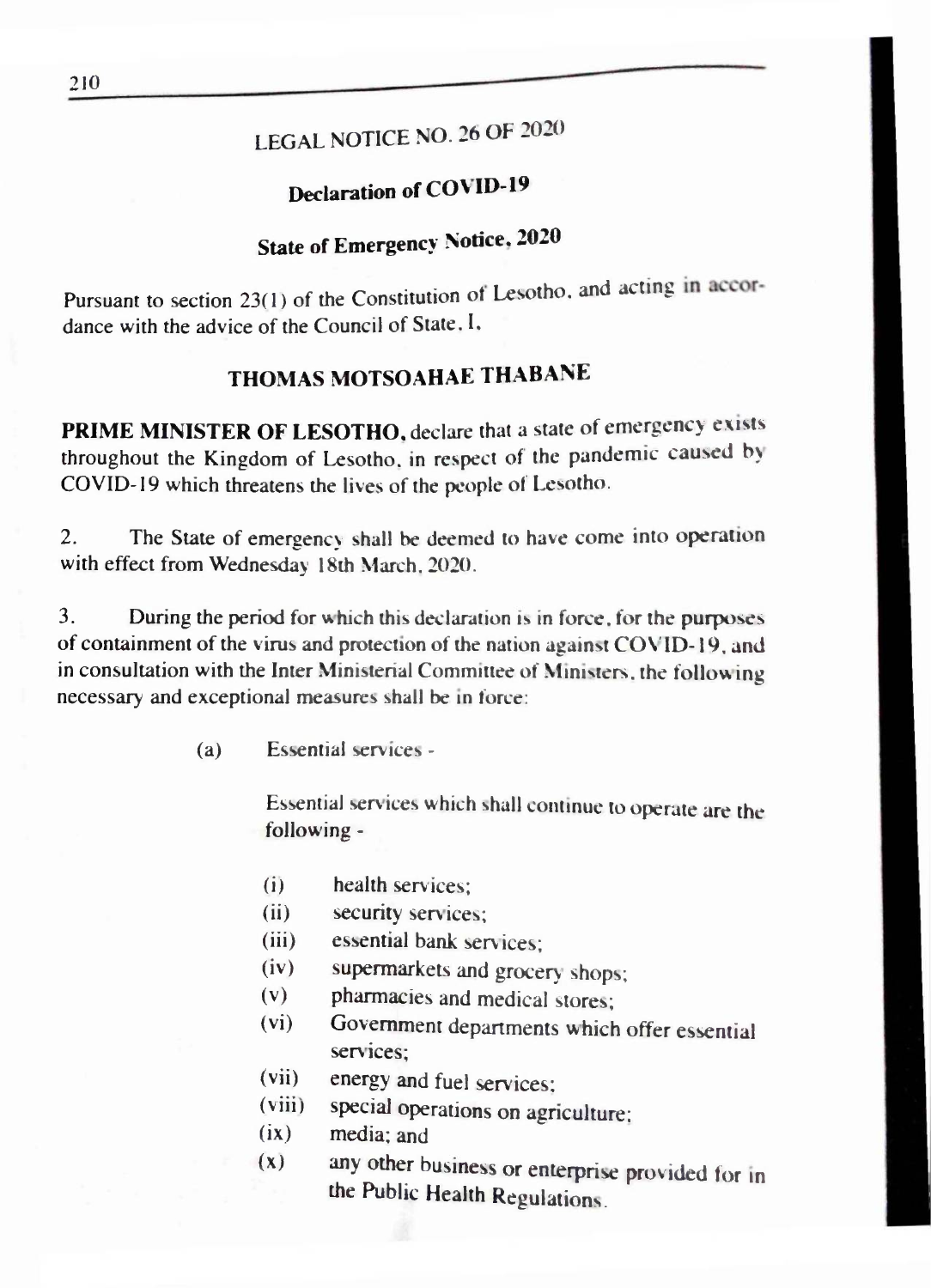イボデータ

(b) Non-essential services  $-1$  1/10

The following places of business shall remain closed -

# (i) Liquor businesses

- Hotel liquor
- Tavern all added and the terminal
- Off-sales and a settle south son die sound
- Club
- Service canteen
- **Discotheques**
- Motel liquor
- Night club
- Lodge liquor
- Guest House liquor
- Public bar
- Shebeen
- Restaurant liquor
- Resort liquor;

### (ii) Accommodation, catering and tourism enterprises

- Camp-site
- Hotel
- Lodge
- Guest House
- **Restaurant**
- Self-Catering
- Bed and Breakfast
- Youth hostel
- Resort and the second service of the Resort
- Motel and Motel and Taylor and Taylor and Taylor and Taylor and Taylor and Taylor and Taylor and Taylor and Taylor and Taylor and Taylor and Taylor and Taylor and Taylor and Taylor and Taylor and Taylor and Taylor and Tayl
- Catering;
- (c) all persons shall not be allowed to leave their places of residence, except in extreme circumstances specified in the Public Health Regulations;

**TIP** 不注

**(d)** gatherings are prohibited, except for funerals, which shall be attended by not more than 50 people per funeral;